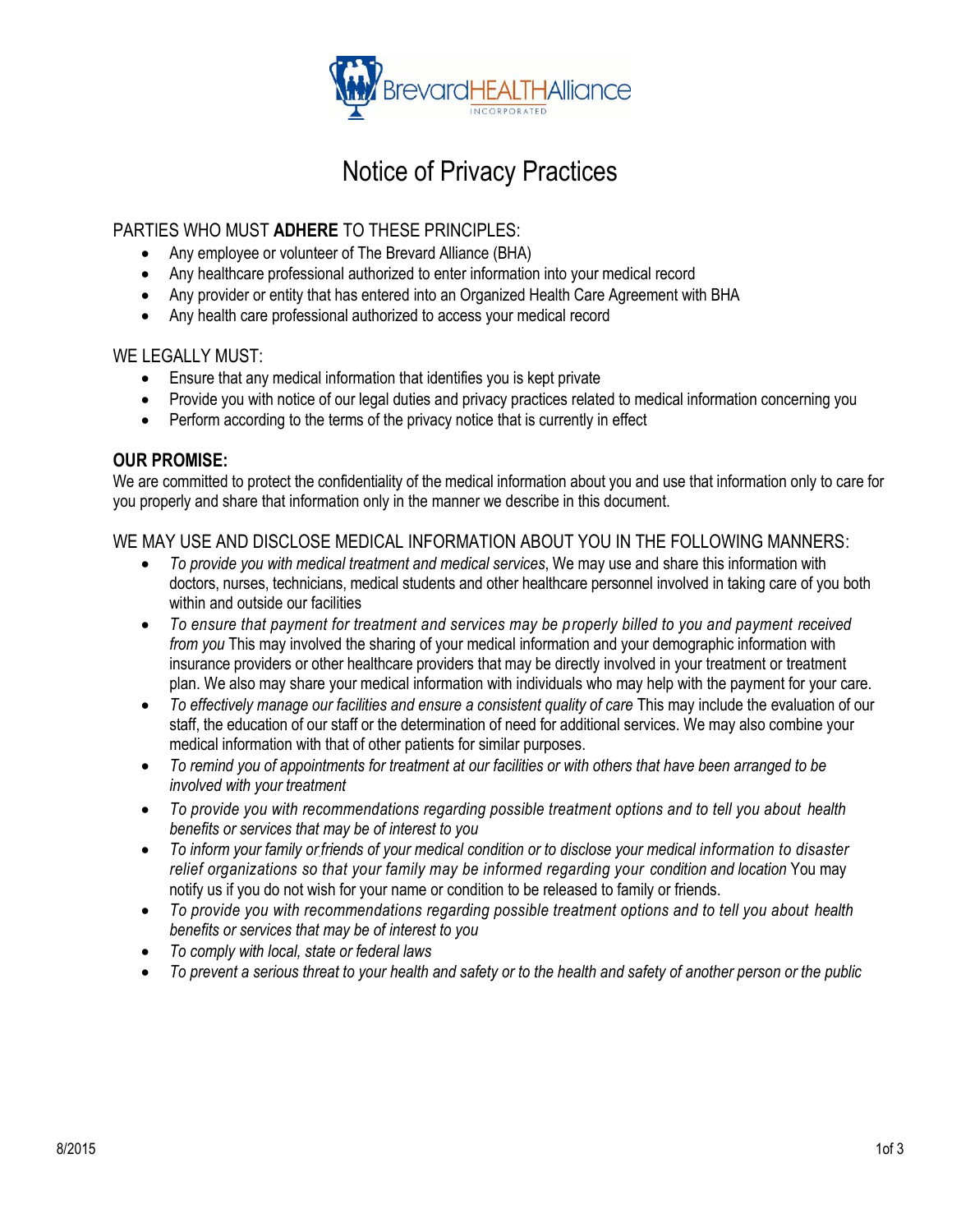

# Notice of Privacy Practices

- *To facilitate your pre-acknowledged or authorized donation of organs or tissue*
- *To comply with military regulations if you are a member of the armed services*
- *To comply with Workers' Compensation or similar programs that provide benefits for work- related illness or injuries*
- *To facilitate public health activities such as:*
	- $\circ$  the report of births and deaths
	- $\circ$  the prevention of disease or injury
	- $\circ$  the report of elder or child abuse or neglect or domestic violence
	- $\circ$  the report of medication problems or reactions
	- $\circ$  the notification of product recalls
	- $\circ$  the notification of others who may have been exposed to a disease or condition or may be at risk for contracting or spreading such a disease or condition
- *To respond to a court or administrative order but only if efforts have been made to contact you regarding the request or to secure an order of protection regarding the information requested*
- *To law enforcement agencies to either report a crime, to assist in locating a suspect or to locate a victim or material witness*
- *To coroners, medical examiners or funeral directors to either determine a cause of death or to facilitate the discharge of their duties*
- *To authorized federal officials to support national security or intelligence activities*
- *To facilitate the protection of the president of the United States, other authorized persons, or foreign heads of state.*
- *To facilitate your treatment, protect your health, safety and security or the health and safety and security of others if you are in the custody of a law enforcement official or an inmate in a correctional facility*

*Other uses and disclosure of medical information not covered by this notice or by law require your advance, written permission, which may be revoked by you in writing at any time.*

### **YOU HAVE RIGHTS REGARDING MEDICAL INFORMATION ABOUT YOU:**

- You have the right to inspect and copy medical information used in decision regarding your care with the exception that psychotherapy notes will be excluded. If your request a copy of this information, the request must be in writing, made to the Chief Executive Officer of BHA and you will be charged a fee for copying the information. In very special circumstances we may deny your request to inspect and copy your medical information. In the event that you dispute this denial, BHA will select another licensed healthcare professional to review your dispute and BHA will comply with the results of that review.
- You have the right to request that we amend your medical information if you feel it is incomplete or inaccurate and such a request must be made in writing to the Chief Executive Officer of BHA. We may deny your request if you are asking for the amendment of
	- $\overline{\circ}$  Accurate and complete information
	- o Information that was not created by BHA
	- $\circ$  Information that is not either retained by BHA or that is not information which you would be permitted to inspect and copy
- You have the right to request a list of disclosures that we have made of your medical information, excluding disclosures we have made related to treatment, payment or clinic operations as disclosed in this document. We will keep these disclosures for a period of six year. Such a request should be made in writing to the Chief Executive Officer of BHA